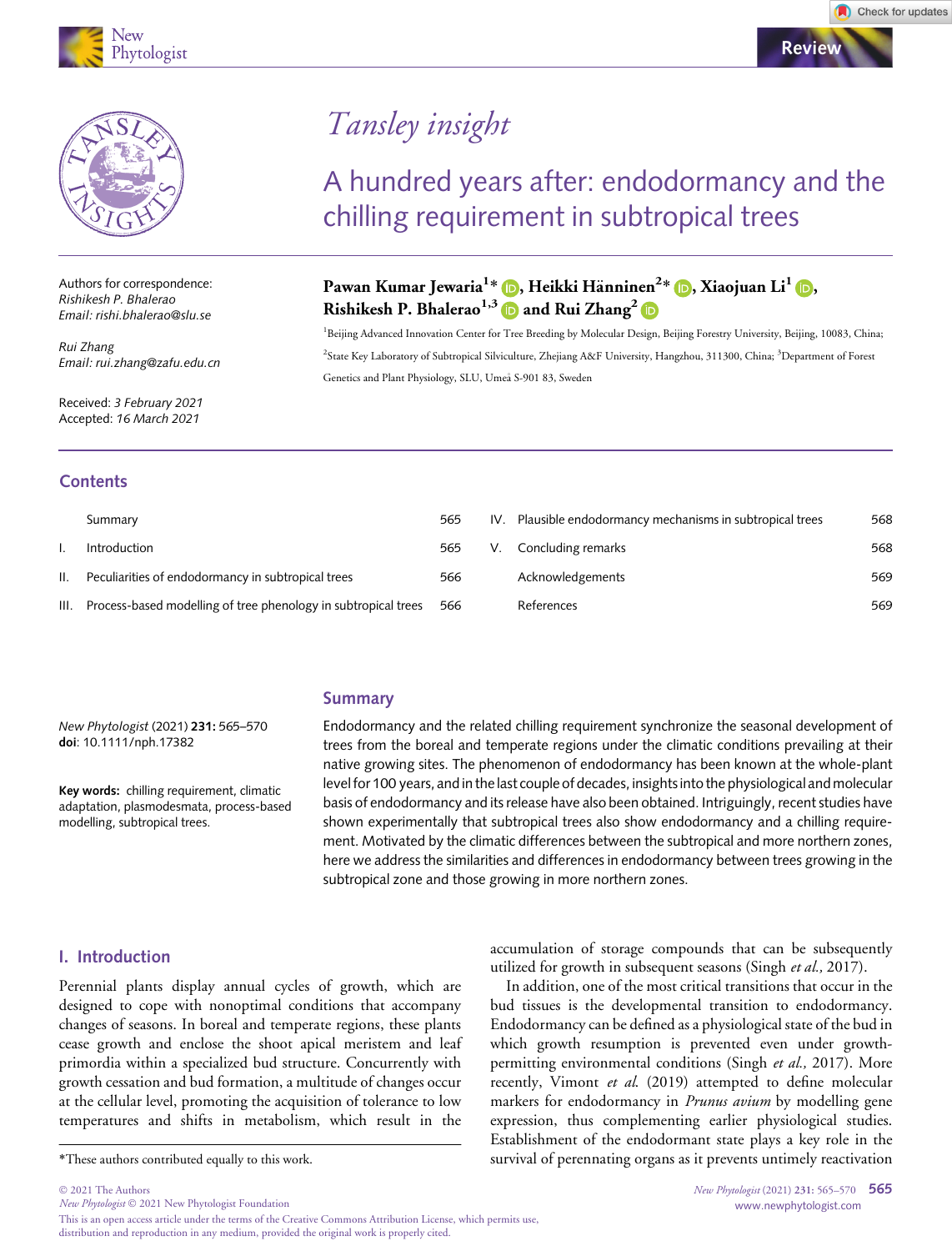of growth (e.g. by unseasonal exposure to growth-promoting conditions in autumn/early winter) until the return of favourable growth conditions in the spring. Release of endodormancy is promoted by exposure to extended periods of low temperatures. In boreal and temperate plants, 4–8°C is typically considered optimal for inducing endodormancy release. This chilling requirement was previously found by Coville (1920), and since then it has been addressed in numerous studies, with both horticultural crops and forest trees (Fuchigami et al., 1982; Hänninen, 2016). Quite surprisingly, it took about 100 years before Du et al. (2019) and Song et al. (2020) first addressed this research topic with regard to the subtropical zone. They showed experimentally that the 37 subtropical woody plant species they examined also show endodormancy and a chilling requirement. Importantly, this observation now raises the question of whether the mechanism and the regulatory cues of endodormancy have been conserved in evolution or whether distinct mechanisms, implying at least partially different regulatory cues, have evolved in subtropical and in temperate/boreal trees, as the climatic conditions in the native growing sites of these trees differ drastically. Addressing this question is the aim of this review.

#### II. Peculiarities of endodormancy in subtropical trees

From studies addressing endodormancy, it emerges that endodormancy and its environmental control in subtropical trees differ quite drastically from those of the trees in boreal/temperate regions. The ultimate evolutionary reason for these differences is obviously the distinct climatic conditions specific to these climatic zones (Fig. 1a). Winter is shorter and warmer in the subtropical than in the boreal and temperate regions. This explains why subtropical trees appear to have a relatively shallow endodormancy (Zhang et al., 2021a) and a small chilling requirement (Du et al., 2019) in comparison with those of boreal and temperate trees (Fig. 1c).

On the basis of a climatological comparison, Zhang et al. (2021a) concluded that the optimal chilling temperatures of 4–8°C typical for boreal and temperate trees occur infrequently and irregularly in the subtropics. Hence it is unlikely that conditions typically causing endodormancy release in temperate plants at higher latitudes can provide a reliable environmental cue for the progress of autumn in subtropical plants. Accordingly, Zhang et al. (2021a) found that temperatures of up to  $+15^{\circ}$ C are effective for endodormancy release in trees of the northern part of the subtropical zone in southeastern China. This is a significant departure from the typical 4–8°C temperatures causing endodormancy release in temperate trees (Fig. 1c). Importantly, with the exception of adult Torreya grandis trees, the upper threshold of the endodormancy-releasing temperature range was not even met by the highest chilling temperature of  $+15^{\circ}$ C applied in the experiments of Zhang et al. (2021a). Together, these observations led Zhang et al. (2021a) to hypothesize that in each climatic zone, temperatures occurring frequently in autumn are effective in the endodormancy release of trees native to the zone. Accordingly, temperature conditions defined as seasonal cues for endodormancy release in temperate trees are not universal for endodormancy release irrespective of the geographical location.

No such climatological comparison as was carried out by Zhang et al. (2021a) for the boreal vs the subtropical zone has been carried out to compare different parts of the subtropical zone along a north–south transect. However, the large temperature difference between Hangzhou and Guangzhou (Fig. 1a) suggests that in order for 'chilling' temperatures to provide a reliable seasonal cue for trees under the near-tropical conditions in Guanzhou, the upper threshold for 'chilling' temperatures should be much higher than the +14°C found for Hangzhou in the climatological analysis of Zhang et al. (2021a). This suggests that trees native to the lowlatitude edge of the subtropical zone may not have endodormancy at all or, if they do, its release is regulated by environmental factors other than air temperature (Fig. 1c). This hypothesis finds indirect support in the artificial selection involved in breeding cultivars of temperate horticultural species to be grown in subtropical and tropical conditions: in these warm climates, only cultivars with low chilling requirements have been found to be productive (Erez, 2000). Together with the experimental findings discussed in the preceding paragraph, these inferences suggest a major difference in the ecophysiology of trees between different parts of the subtropical region. In regions located at relatively high latitudes, the endodormancy phenomena seem to be somewhat similar to those in temperate trees, but in regions located at lower latitudes near the edge to the tropical zone, the endodormancy phenomena, if any, are evidently quite different (Fig. 1c).

However, a low temperature is not the only cue controlling endodormancy release: in several boreal and temperate species, long photoperiod has been shown to act as such a cue as well (Basler & Körner, 2012; Fu et al., 2019). In line with this, Zhang et al. (2021b) suggested that the effect of photoperiod in regulating endodormancy release may be more marked in subtropical than in boreal and temperate trees (Fig. 1c). Accordingly, they proposed that photoperiod may regulate endodormancy release and the subsequent ontogenetic development towards leafout and flowering in two different ways. First, long photoperiods prevailing in spring may compensate for lack of chilling. This phenomenon is well documented for many boreal and temperate trees (Worrall & Mergen, 1967; Caffarra & Donnelly, 2011), but under the limited chilling accumulation in the conditions of warm and short subtropical winters, its role may be critical. Second, as an opposite effect, short photoperiods may prevent premature leafout and flowering ('false spring') in warm periods with daily maximum temperatures of +20°C, which often occur in subtropical winters. However, the role of photoperiod as an environmental cue in the subtropical zone may be constrained by the relatively limited seasonal variation of photoperiod in subtropical conditions (Fig. 1b).

#### III. Process-based modelling of tree phenology in subtropical trees

Since the 1970s, process-based models of tree phenology have been developed for boreal and temperate trees (Hänninen, 2016; Chuine & Regniere, 2017). With air temperature and sometimes photoperiod as their input, these models simulate endodormancy release and the ontogenetic development towards leafout and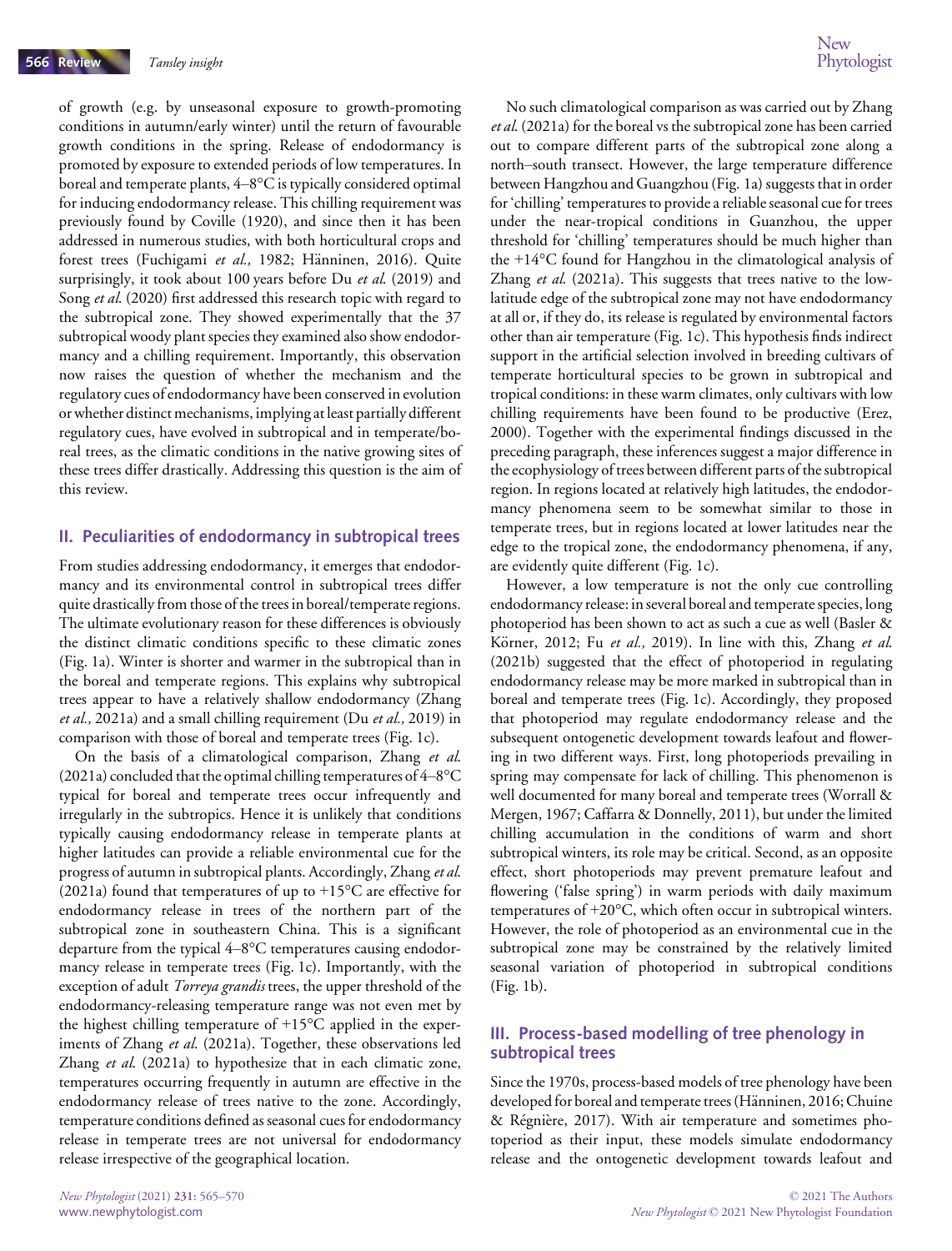



for temperate (and boreal) trees over 100 years. Seasonality of (a) air temperature and (b) photoperiod at three locations on a north–south transect in eastern China. The three locations represent the temperate zone (Beijing, 39°54′N, 116°24′E), and the northern (Hangzhou, 30°14′N, 120°1′E) and southern (Guangzhou, 23°6'N, 113°15'E) part of the subtropical zone. In (a), the curve and the lower and the upper end of the shaded area indicate the year-to-year average, minimum and maximum value of daily mean temperature, respectively. The air temperature data were collected by the China Meteorological Administration [\(http://data.cma.cn](http://data.cma.cn)) over the years 1958–2018. (c) Suggested changes in tree traits along such transects from the temperate zone at high latitudes to the subtropical zone at low latitudes. The conceptual model is based on the findings of Du et al. (2019), Song et al. (2020), Xu et al. (2020) and Zhang et al. (2021a,b).

flowering, providing the dates of these spring phenological events as the final output. In recent decades, process-based tree phenology models have frequently been applied in studies assessing the ecological effect of climatic change (Cannell, 1985; Kramer, 1994; Chuine et al., 2016).

Application of process-based tree phenology models to subtropical trees was initiated only recently by Chen et al. (2017), who developed process-based models for *Melia azedarach*, a tree species of tropical origin, and used the models to project the effects of climatic warming on the timing of leafout and flowering in Melia. They found that since reduced chilling slowed down the endodormancy release, climatic warming delayed leafout and flowering in

the spring. This phenomenon, first suggested by Murray et al., (1989), has been addressed recently in several studies of temperate trees (Fu et al., 2015; Ford et al., 2016; Wang et al., 2020). It should be noted, however, that the model development by Chen et al. (2017) was based on the technique of inverse modelling, an approach in which process-based models are fitted to observational long-term phenological records. It has been known since the pioneering study by Hunter & Lechowicz (1992) that this method involves an exceptionally high degree of uncertainty and that biologically unrealistic models are quite often obtained with it (for a recent discussion, see Hänninen et al., 2019). Unfortunately, such was the case in the study by Chen et al. (2017), too (for details, see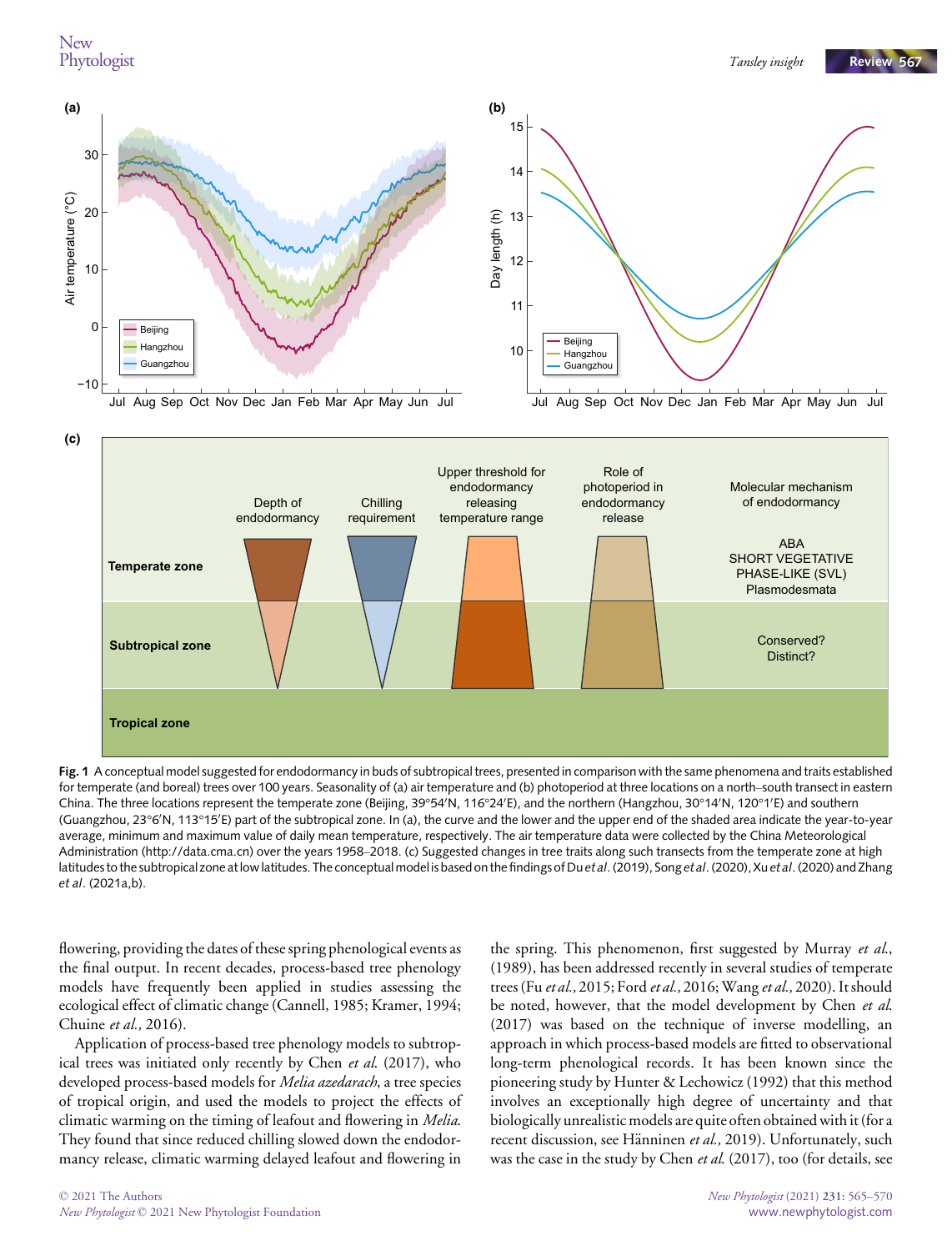Zhang et al., 2021c). An observational approach was also taken by Xu et al. (2020), who modelled the chilling and heat requirements of four tree species growing in temperate and subtropical regions of China. However, rather than applying inverse modelling, Xu et al. (2020) used air temperature responses of chilling accumulation and heat accumulation fixed a priori (Häkkinen et al., 1998). Their modelling results support the notion that the tree species examined also show endodormancy and a chilling requirement of endodormancy release.

Zhang et al. (2021c) were the first to develop process-based tree phenology models for subtropical tree species on the basis of results of experiments explicitly addressing the processes modelled. In each case, they projected an advancement of tree spring phenology for the four subtropical tree species examined. For leafout in seedlings, advancing rates were found that were similar to those found earlier for temperate and boreal trees. For Torreya grandis flowering, however, the advancing rates were considerably lower, especially in the scenario that assumed strong warming. These differences in the computer simulations addressing the effects of climate change were explained by respective differences in the experimental results among the species and life stages. This shows that to achieve robust projections of the effects of climate change on tree spring phenology in subtropical conditions, experimental research specifically designed to address the dormancy phenomena in subtropical trees is urgently needed.

#### IV. Plausible endodormancy mechanisms in subtropical trees

The molecular mechanism and the signalling pathway underlying the establishment of endodormancy have been intensively studied in several forest and fruit trees, such as hybrid aspen, grape, peach, apple and kiwi fruit amongst others (Singh et al., 2017; Beauvieux et al., 2018). The key findings from these studies are the central roles of ABA (Zheng et al., 2015; Tylewicz et al., 2018), and the transcription factors of the SVP-related MADS-box family in the regulation of dormancy (Singh et al., 2019; Yamane et al., 2019). Extensive functional analyses of these components in hybrid aspen have shown that the sensing of growth-restricting day lengths (often referred to as short days) enhances the response to the plant growth regulator ABA (Tylewicz et al., 2018). ABA acts via the transcription factor SHORT VEGETATIVE PHASE-LIKE (SVL) to plug plasmodesmata with callosic dormancy sphincters (Singh et al., 2019). The finding that ABA-insensitive hybrid aspen plants that fail to block plasmodesmata also lack endodormancy is a strong indication that blockage of plasmodesmata is an integral part of the endodormancy mechanism (Tylewicz et al., 2018). Importantly, ABA-insensitive plants that lack endodormancy also fail to survive the winter when grown under natural conditions (Yu et al., 2019), highlighting endodormancy as an important adaptive mechanism.

Exposure to a low temperature and the release of endodormancy coincide with the opening of plasmodesmata. However, definitive evidence for the requirement of opening of plasmodesmata and the way it contributes to endodormancy release is still lacking (Singh et al., 2017). In addition, low temperatures are known to induce the expression of FLOWERING LOCUS T (FT), a tree orthologue of the Arabidopsis flowering-time gene, and to upregulate the expression of gibberellin (GA) biosynthesis-related genes (Rinne et al., 2011; Singh et al., 2019). It has been shown that FT in trees is required for sustaining growth under long days (Böhlenius et al., 2006; Tylewicz et al., 2015; Miskolczi et al., 2019). Thus, chilling could induce the release of endodormancy and simultaneously promote the activation of growth-promoting signals.

Given the specific attributes of endodormancy in subtropical trees, it might be worthwhile to investigate whether the molecular mechanisms defined for endodormancy release in temperate trees could be applicable to subtropical trees. The simplest explanation for endodormancy release in subtropical trees could be that the optimal dormancy-releasing temperature is higher than that in boreal and temperate trees (Fig. 1c). This would be in line with earlier observations of vernalization. For example, vernalization is typically assayed at 4–8°C in model plants such as Arabidopsis (Bastow et al., 2004). However, recent reports suggest that certain genotypes of wheat could achieve vernalization at much higher temperatures, such as 13-18°C (Dixon et al., 2019). While vernalization-mediated promotion of flowering arguably differs from dormancy release, these recent results nevertheless demonstrate that a broad range of temperature signals can be effective in controlling developmental transitions. Whether this is the case for endodormancy regulation in subtropical plants remains to be investigated. An alternative possibility is that a signal other than temperature, such as photoperiod, could act as a seasonal cue releasing endodormancy as discussed above (Fig. 1c). In both cases, an assumption is made that the molecular components of the endodormancy release pathway are conserved during evolution, so that the same mechanisms are found in both boreal/temperate and subtropical trees. However, the alternative hypothesis, namely that the processes of endodormancy regulation in subtropical trees are fundamentally distinct from those in boreal and temperate trees, cannot be excluded (Fig. 1c).

#### V. Concluding remarks

The few studies of bud endodormancy carried out with subtropical trees at the whole-tree level so far show that results obtained with boreal and temperate trees cannot be generalized to subtropical trees in assessments of the effects of climate change on spring phenology. Rather, species-specific experimental studies and modelling are called for. Similarly, to ascertain which of the above hypotheses of the molecular mechanisms of endodormancy release (Fig. 1c) is valid requires identification of the molecular components that mediate endodormancy, particularly in subtropical trees. Approaches such as those taken by Vimont et al. (2019) to define molecular markers for endodormancy by means of gene expression can be helpful in nonmodel subtropical species. The establishment of Populus as a model for boreal trees has significantly advanced our understanding of the control of the growth cycle by seasonal cues in boreal and temperate trees. These advances have been aided by complementing the extensive physiological studies with the identification of genetic pathways with functional analyses using transgenic approaches. In the future, a similar approach could set the stage for understanding the molecular basis of endodormancy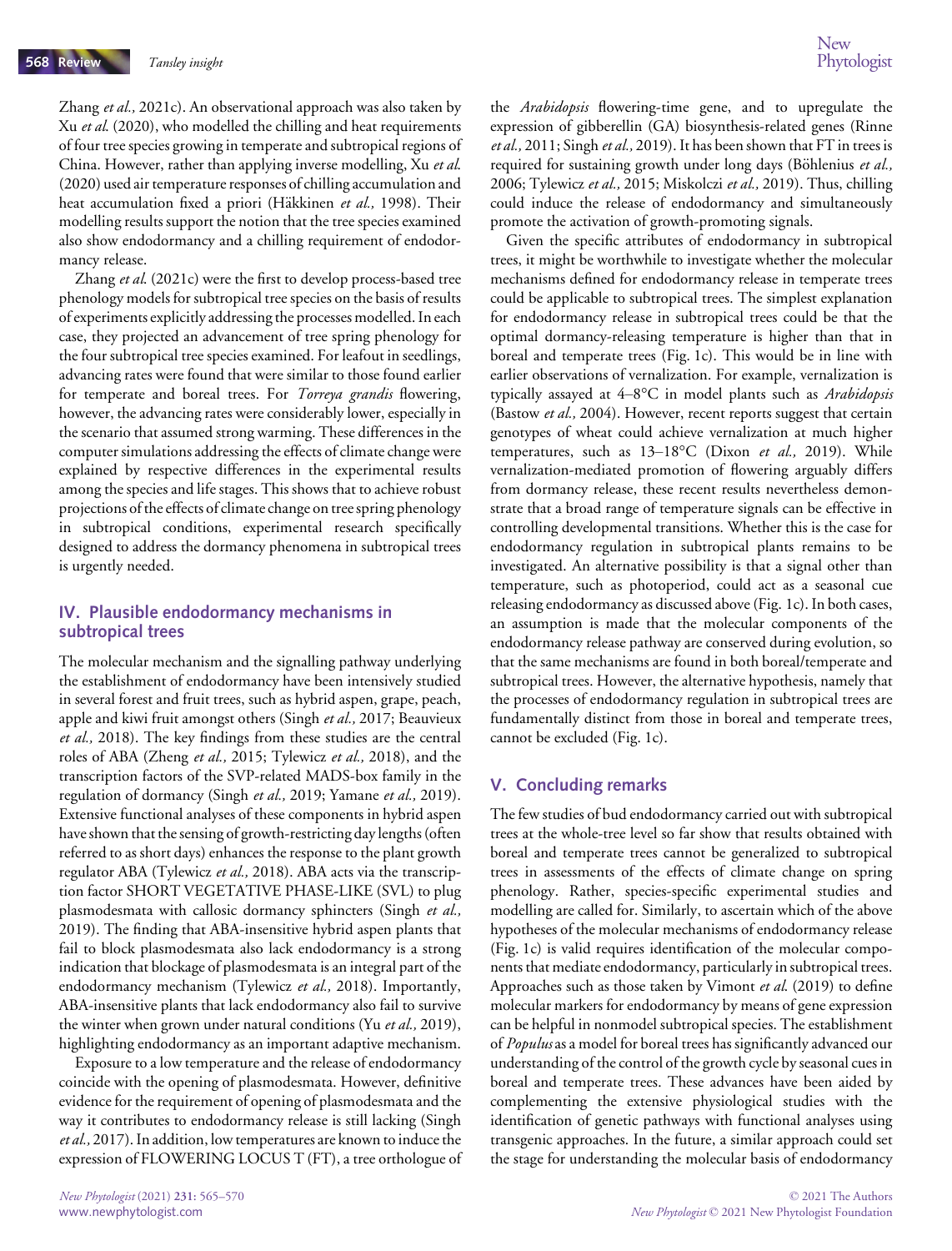in subtropical trees by combining extensive physiological studies with the development of a good model amenable to genetic transformation and obtaining genomics resources, such as a full genome sequence, of a few subtropical trees.

#### Acknowledgements

The study was financed by The Chinese National Natural Science Foundation (31800579), The National Forestry and Grassland Technological Innovation Program for Young TopNotch Talents (2020132604). PKJ, XL and RPB were funded by financial support from Beijing Advanced Innovation Center for Tree Breeding by Molecular Design and by grants to XL from Beijing Forestry University Outstanding Young Talent Cultivation Project (2019JQ03003). We thank Pekka Hirvonen ([www.toisinsanoen.e](http://www.toisinsanoen.eu) [u\)](http://www.toisinsanoen.eu) for revising the text. We apologise to our colleagues whose work could not be cited due to limitations in the number of references.

#### **ORCID**

Rishikesh P. Bhalerao **https://orcid.org/0000-0003-4384-7036** Heikki Hänninen D https://orcid.org/0000-0003-3555-2297 Pawan Kumar Jewaria D https://orcid.org/0000-0002-1961-3750

Xiaojuan Li D https://orcid.org/0000-0002-9955-2467 Rui Zhang D https://orcid.org/0000-0002-7235-505X

#### References

- Basler D, Körner C. 2012. Photoperiod sensitivity of bud burst in 14 temperate forest tree species. Agricultural and Forest Meteorology 165: 73–81.
- Bastow R, Mylne JS, Lister C, Lippman Z, Martienssen RA, Dean C. 2004. Vernalization requires epigenetic silencing of FLC by histone methylation. Nature 427: 164–167.
- Beauvieux R, Wenden B, Dirlewanger E. 2018. Bud dormancy in perennial fruit tree species: a pivotal role for oxidative cues. Frontiers in Plant Science 9: 1–13.
- Böhlenius H, Huang T, Charbonnel-Campaa L, Brunner AM, Jansson S, Strauss SH, Nilsson O. 2006. CO/FT regulatory module controls timing of flowering and seasonal growth cessation in trees. Science 312: 1040–1043.
- Caffarra A, Donnelly A. 2011. The ecological significance of phenology in four different tree species: effects of light and temperature on bud burst. International Journal of Biometeorology 55: 711–721.
- Cannell MGR. 1985. Analysis of risks of frost damage to forest trees in Britain. In: Tigerstedt PMA, Puttonen P, Koski V, eds. Crop physiology of forest trees. Helsinki, Finland: Helsinki University Press, 153–166.
- Chen X, Wang L, Inouye D. 2017. Delayed response of spring phenology to global warming in subtropics and tropics. Agricultural and Forest Meteorology 234: 222-235.
- Chuine I, Bonhomme M, Legave J-M, García de Cortázar-Atauri I, Charrier G, Lacointe A, Ameglio T. 2016. Can phenological models predict tree phenology accurately in the future? The unrevealed hurdle of endodormancy break. Global Change Biology 22: 3444–3460.
- Chuine I, Regniere J. 2017. Process-based models of phenology for plants and animals. Annual Review of Ecology, Evolution and Systematics 48: 159–182.
- Coville FV. 1920. The influence of cold in stimulating the growth of plants. Journal of Agricultural Research 20: 151–160.
- Dixon LE, Karsai I, Kiss T, Adamski NM, Liu Z, Ding Y, Allard V, Boden SA, Griffiths S. 2019. VERNALIZATION1 controls developmental responses of winter wheat under high ambient temperatures. Development 146: 1242.
- Du Y, Pan Y, Ma K. 2019. Moderate chilling requirement controls budburst for subtropical species in China. Agricultural and Forest Meteorology 278: 107693.
- Erez A, ed. 2000. Temperate fruit crops in warm climates. Dordrecht, the Netherlands: Springer Netherlands.
- Ford KR, Harrington CA, Bansal S, Gould PJ, St Clair JB. 2016. Will changes in phenology track climate change? A study of growth initiation timing in coast Douglas-fir. Global Change Biology 22: 3712–3723.
- Fu YH, Zhang X, Piao S, Hao F, Geng X, Vitasse Y, Zohner C, Penuelas J, Janssens ~ IA. 2019. Daylength helps temperate deciduous trees to leaf-out at the optimal time. Global Change Biology 25: 2410-2418.
- Fu YH, Zhao H, Piao S, Peaucelle M, Peng S, Zhou G, Ciais P, Huang M, Menzel A, Penuelas J et al. 2015. Declining global warming effects on the phenology of spring leaf unfolding. Nature 526: 104-107.
- Fuchigami LH, Weiser CJ, Kobayashi K, Timmis R, Gusta LV. A degree growth stage (oGS) model and cold acclimation in temperate woody plants. In: Li PH, Sakai A, eds. Plant cold hardiness and freezing stress. Mechanisms and crop implications, Vol. 2. New York, NY, USA: Academic Press, 93–116.
- Häkkinen R, Linkosalo T, Hari P. 1998. Effects of dormancy and environmental factors on timing of bud burst in Betula pendula. Tree Physiology 18: 707-712.
- Hänninen H. 2016. Boreal and temperate trees in a changing climate: modelling the ecophysiology of seasonality. Dordrecht, the Netherlands: Springer Science+Business Media.
- Hänninen H, Kramer K, Tanino K, Zhang R, Wu J, Fu YH. 2019. Experiments are necessary in process-based tree phenology modelling. Trends in Plant Science 24: 199–209.
- Hunter AF, Lechowicz MJ. 1992. Predicting the timing of budburst in temperate trees. Journal of Applied Ecology 29: 597–604.
- Kramer K. 1994. A modelling analysis of the effects of climatic warming on the probability of spring frost damage to tree species in The Netherlands and Germany. Plant, Cell & Environment 17: 367-377.
- Miskolczi P, Singh RK, Tylewicz S, Azeez A, Maurya JP, Tarkowska D, Novak O, Jonsson K, Bhalerao RP. 2019. Long-range mobile signals mediate seasonal control of shoot growth. Proceedings of the National Academy of Sciences, USA 116: 10852–10857.

MurrayMB,CannellMGR, Smith RI. 1989.Date of budburst of fifteen tree species in Britain following climatic warming. Journal of Applied Ecology 26: 693–700.

- Rinne PLH, Welling A, Vahala J, Ripel L, Ruonala R, Kangasjärvi J, van der Schoot C. 2011. Chilling of dormant buds hyperinduces FLOWERING LOCUS T and recruits GA-inducible 1,3-b-glucanases to reopen signal conduits and release dormancy in Populus. The Plant Cell 23: 130-146.
- Singh RK, Miskolczi P, Maurya JP, Bhalerao RP. 2019.A tree ortholog of SHORT VEGETATIVE PHASE floral repressor mediates photoperiodic control of bud dormancy. Current Biology 29: 128-133.
- Singh RK, Svystun T, AlDahmash B, Jonsson AM, Bhalerao RP. 2017. Photoperiod- and temperature-mediated control of phenology in trees – a molecular perspective. New Phytologist 213: 511–524.
- Song Z, Song X, Pan Y, Dai K, Shou J, Chen Q, Huang J, Tang X, Huang Z, Du Y. 2020. Effects of winter chilling and photoperiod on leaf-out and flowering in a subtropical evergreen broadleaved forest in China. Forest Ecology and Management 458: 117766.
- Tylewicz S, Petterle A, Marttila S, Miskolczi P, Azeez A, Singh Rk, Immanen J, Mähler N, Hvidsten Tr, Eklund Dm et al. 2018. Photoperiodic control of seasonal growth is mediated by ABA acting on cell-cell communication. Science 360: 212–215.
- Tylewicz S, Tsuji H, Miskolczi P, Petterle A, Azeez A, Jonsson K, Shimamoto K, Bhalerao RP. 2015. Dual role of tree florigen activation complex component FD in photoperiodic growth control and adaptive response pathways. Proceedings of the National Academy of Sciences, USA 112: 3140–3145.
- Vimont N, Fouche M, Campoy JA, Tong M, Arkoun M, Yvin JC, Wigge PA, Dirlewanger E, Cortijo S, Wenden B. 2019. From bud formation to flowering: transcriptomic state defines the cherry developmental phases of sweet cherry bud dormancy. BMC Genomics 20: 974.
- Wang H, Wu C, Ciais P, Peñuelas J, Dai J, Fu Y, Ge Q. 2020. Overestimation of the effect of climatic warming on spring phenology due to misrepresentation of chilling. Nature Communications 11: 4945.
- Worrall J, Mergen F. 1967. Environmental and genetic control of dormancy in Picea abies. Physiologia Plantarum 20: 733–745.